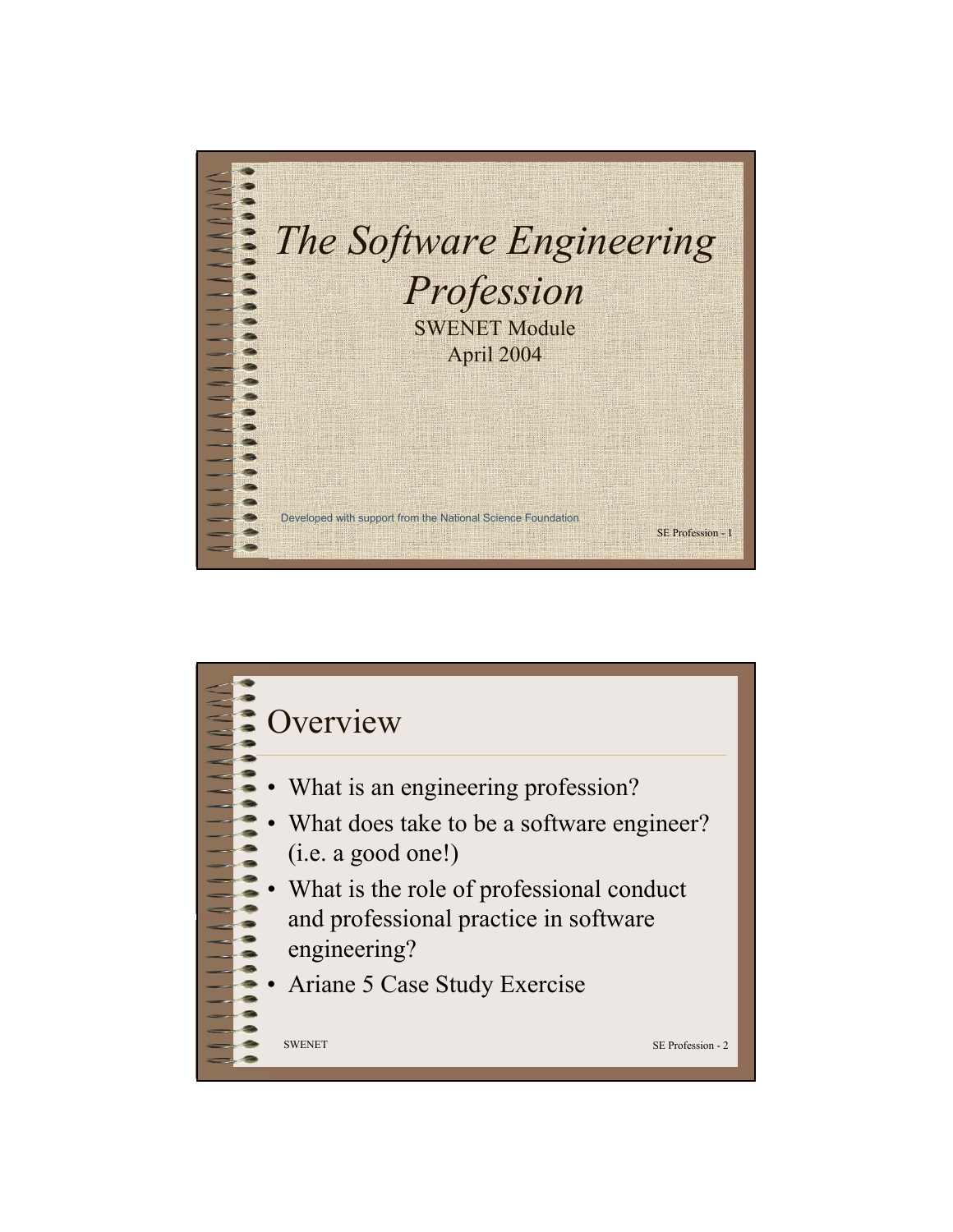

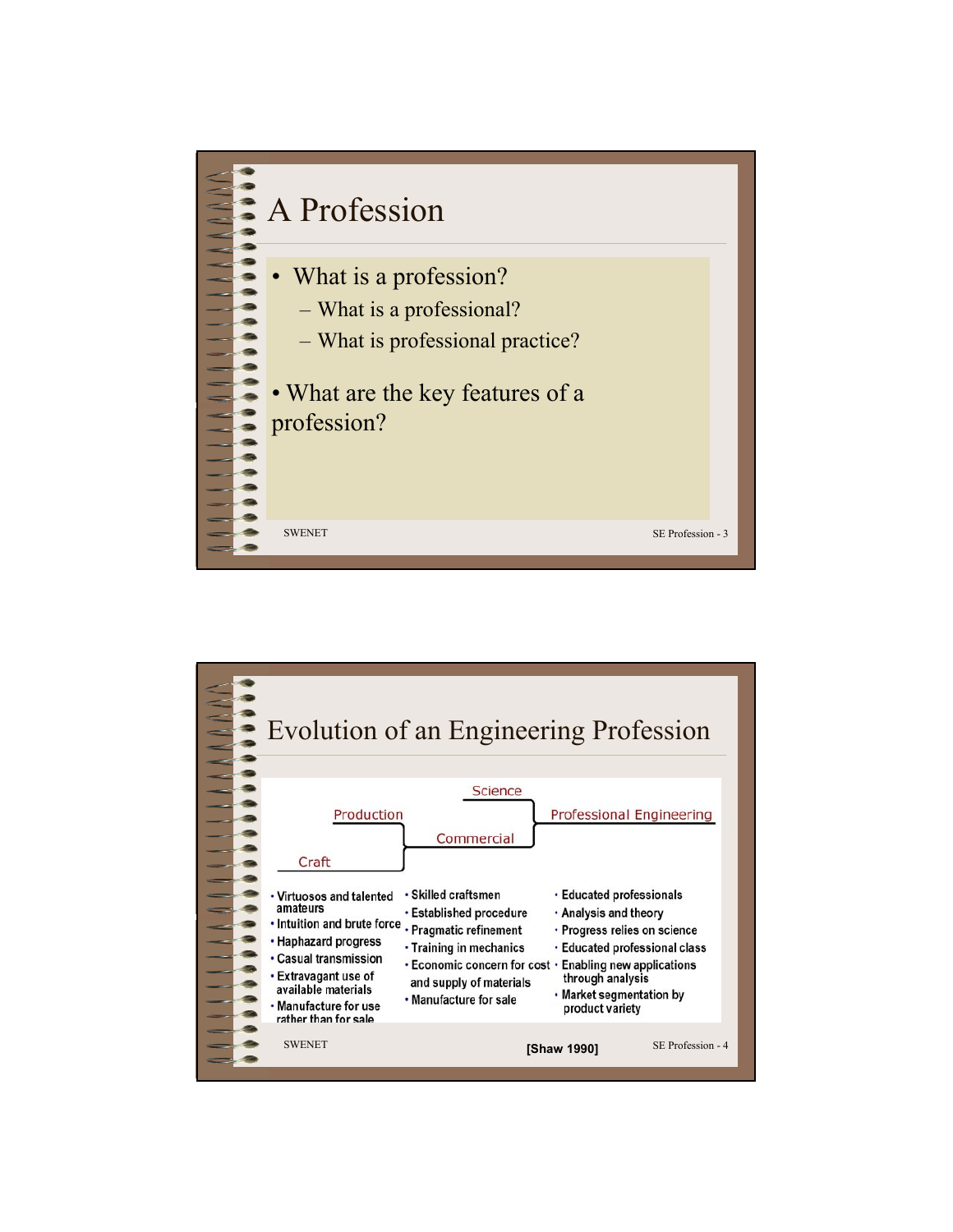

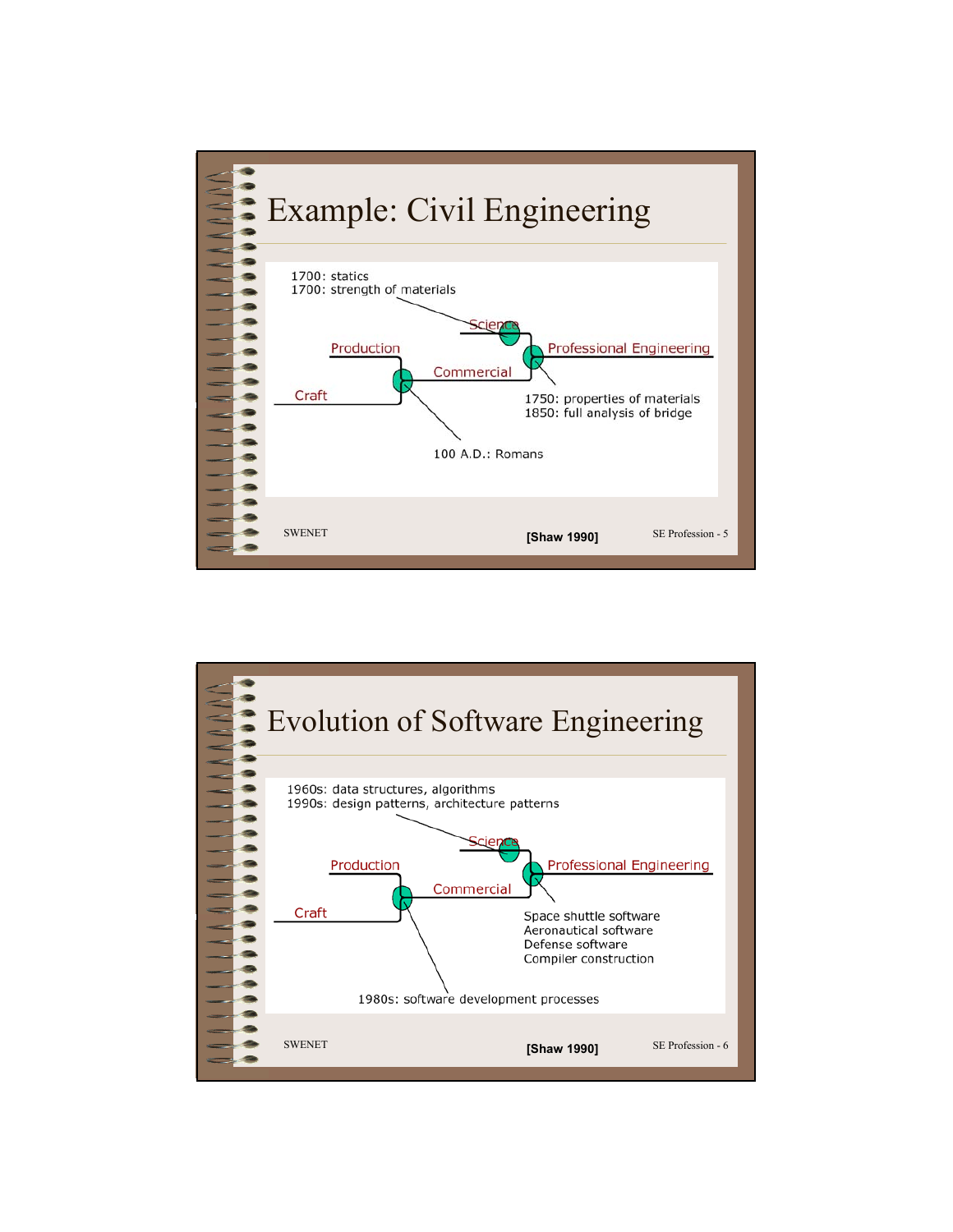

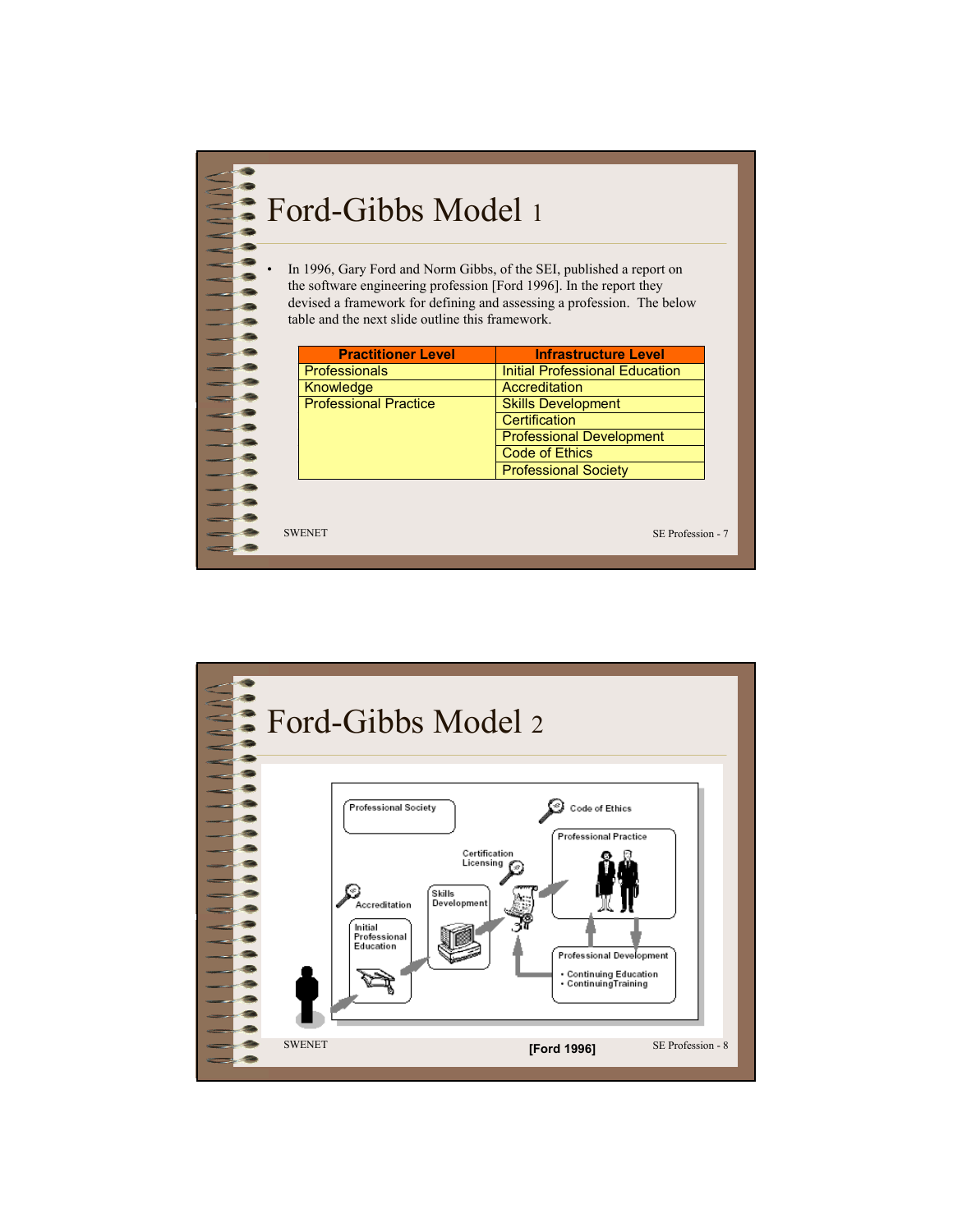

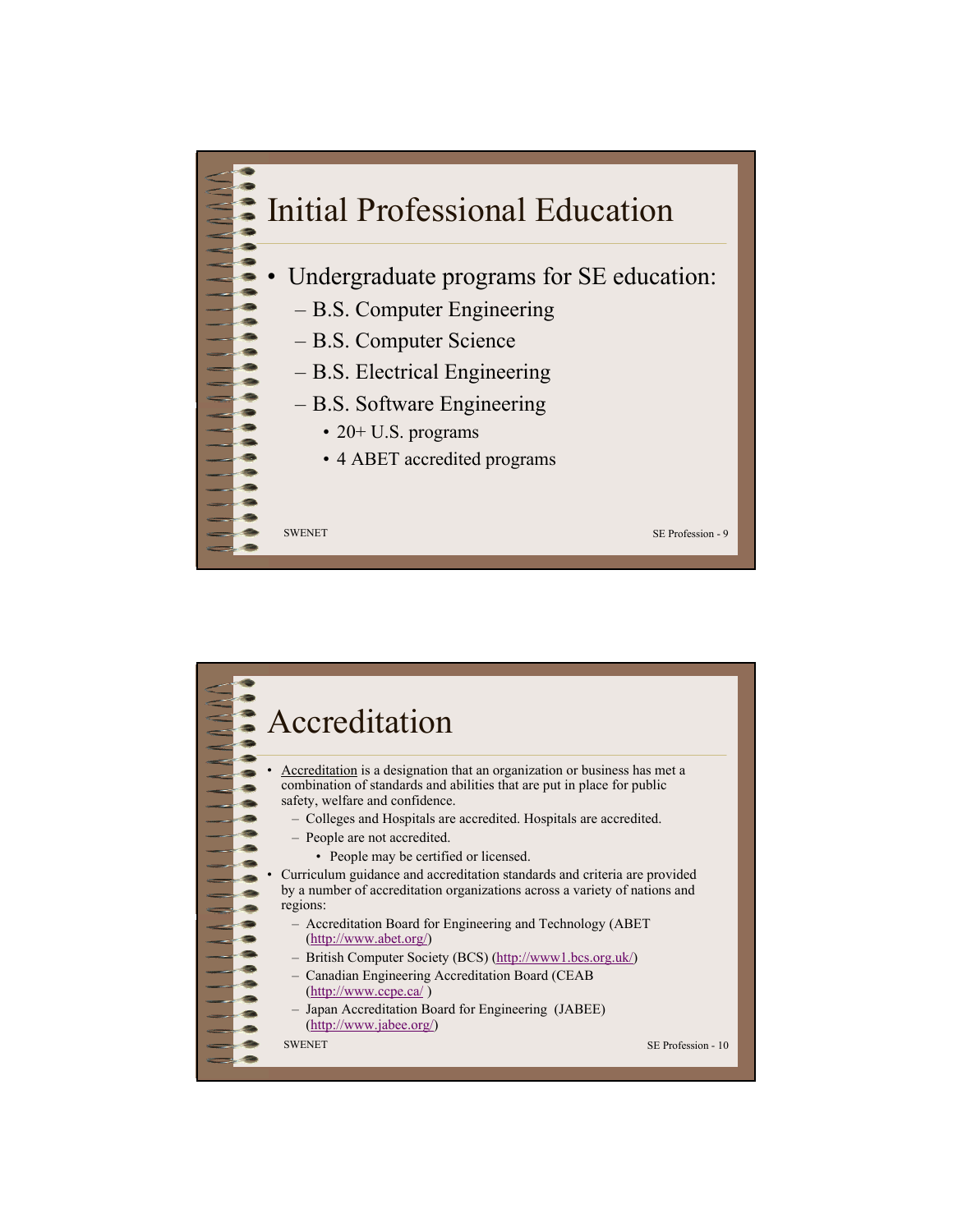

## ABET General Criteria

- Criterion 4 for all engineering programs states (in part):
	- "Students must be prepared for engineering practice through the curriculum culminating in a major design experience based on the knowledge and skills acquired in earlier course work and incorporating engineering standards and realistic constraints that include most of the following considerations: economic; environmental; sustainability; manufacturability; ethical; health and safety; social; and political."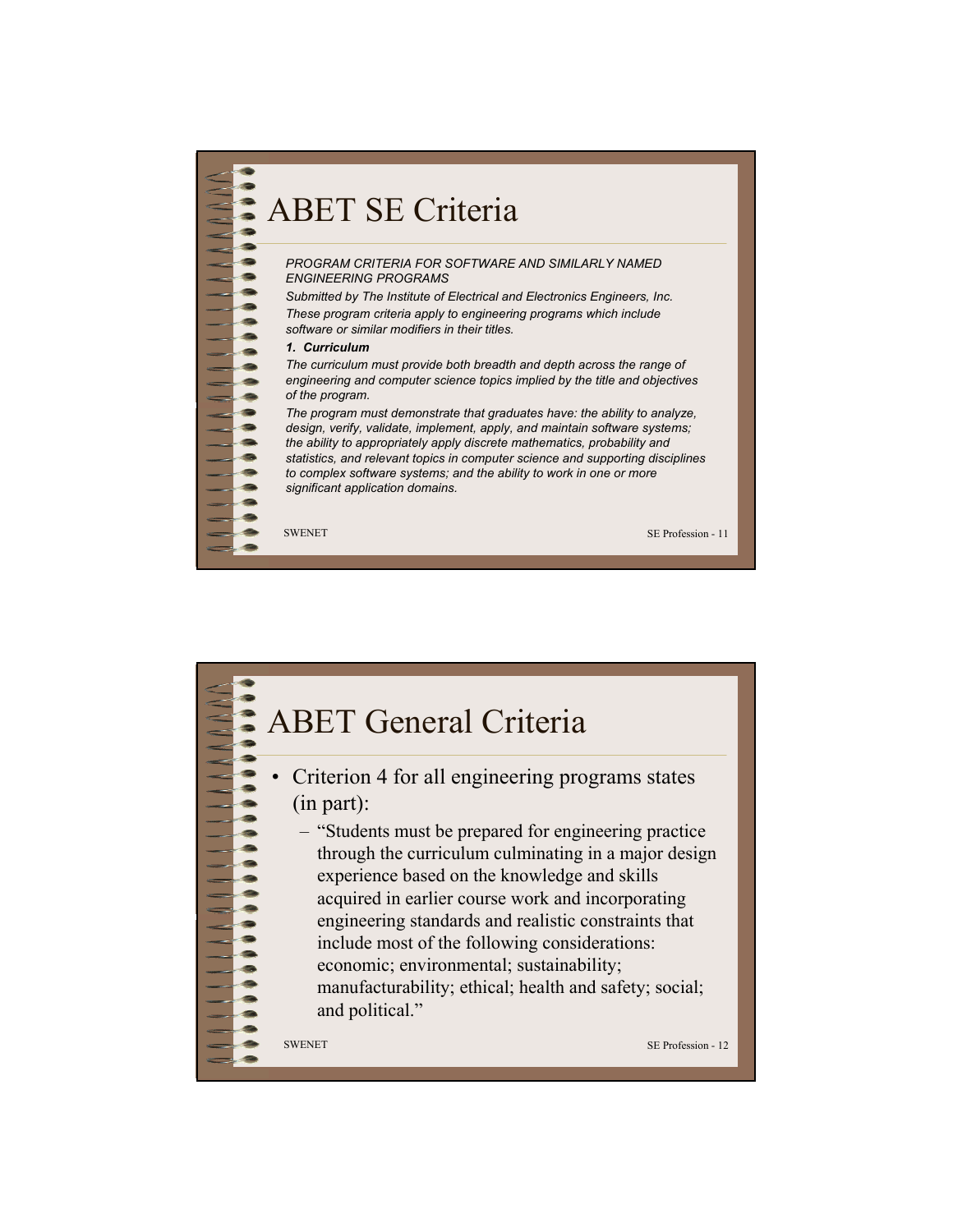

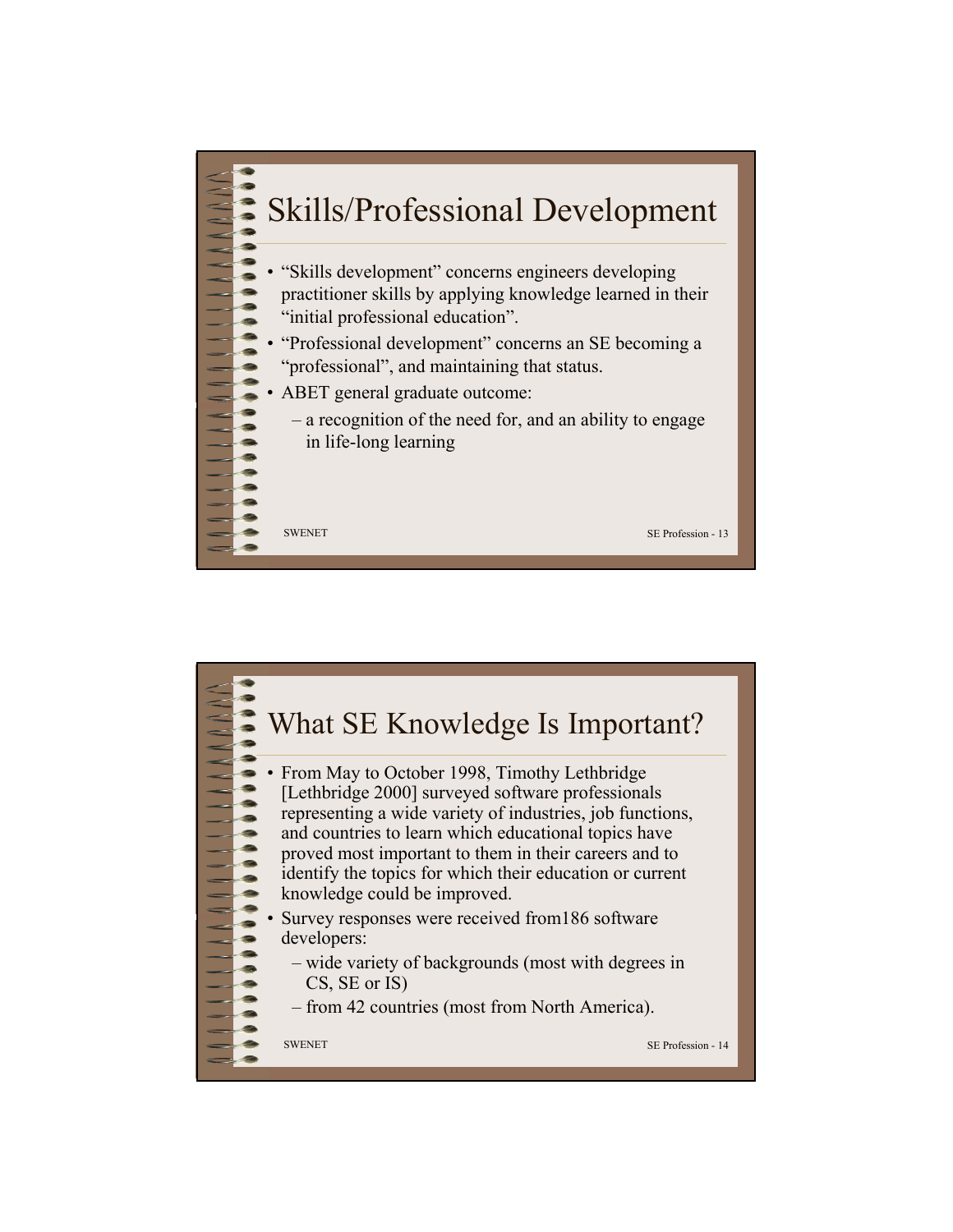

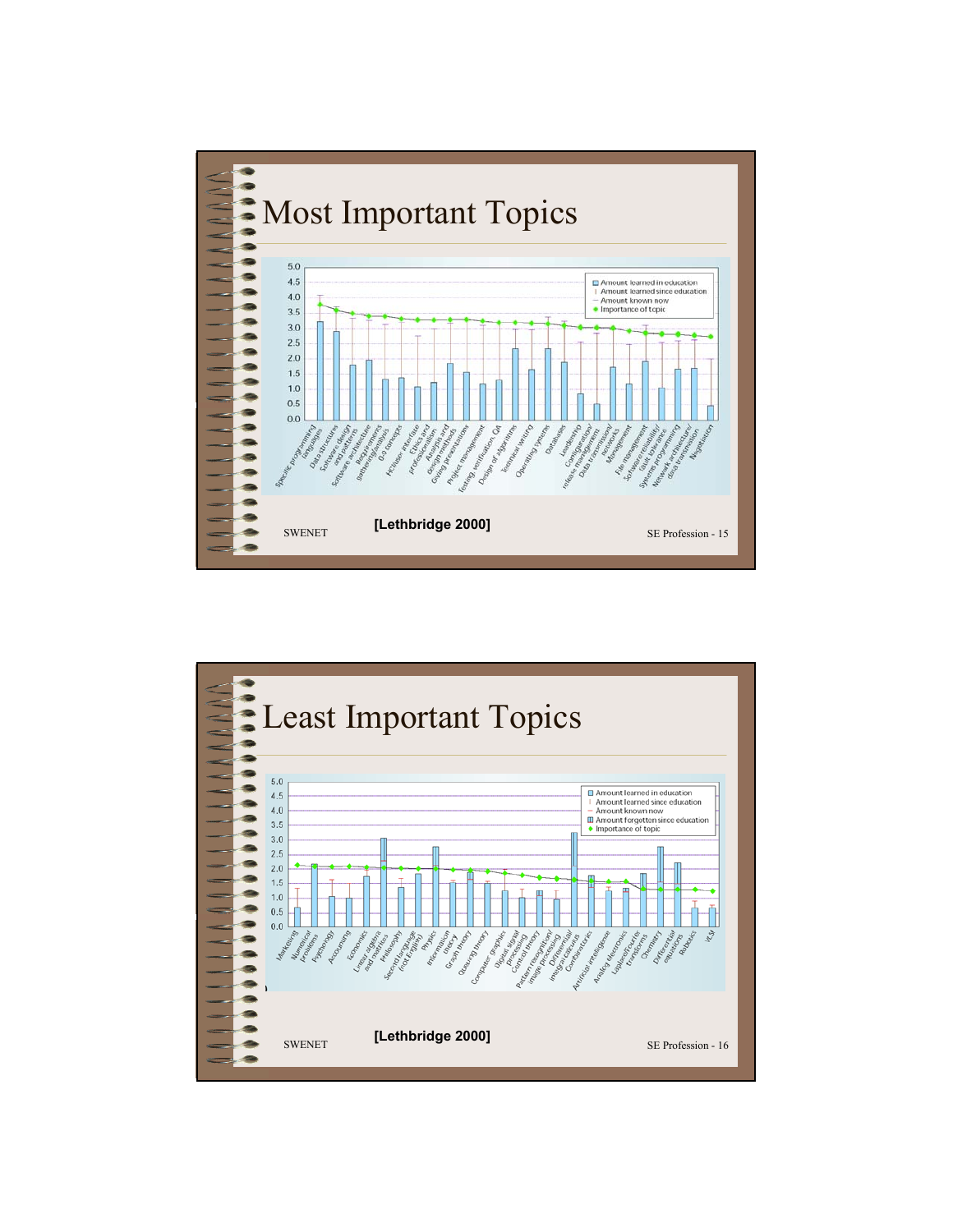

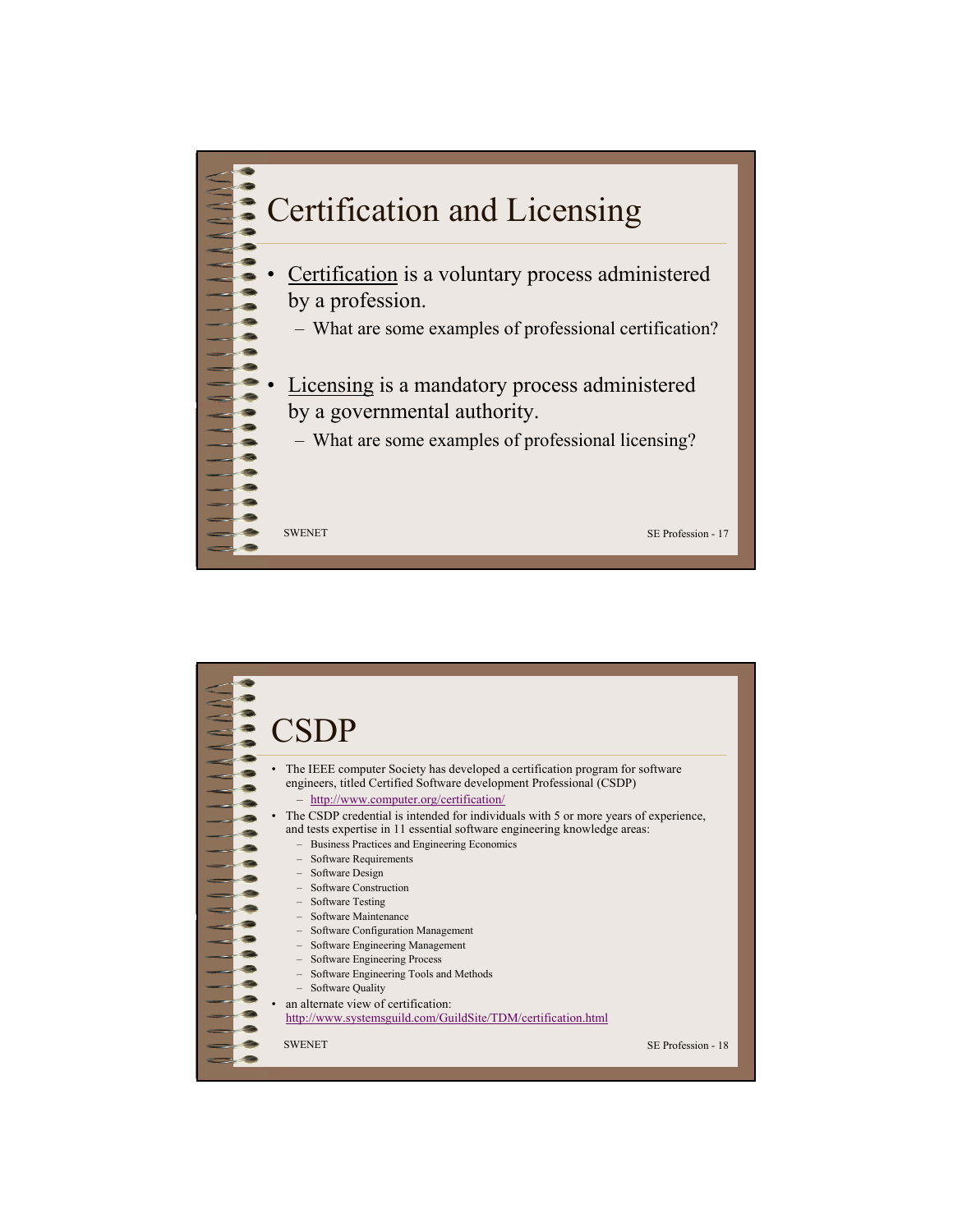| SE Practices - Worldwide                                                   |        |        |       |               |                    |  |  |  |
|----------------------------------------------------------------------------|--------|--------|-------|---------------|--------------------|--|--|--|
| Cusumano, et. al. gathered data from 104 software projects, in four global |        |        |       |               |                    |  |  |  |
| regions, and analyzed their use of various SE practices [Cusumano          |        |        |       |               |                    |  |  |  |
| 2003].                                                                     | India  | Japan  | US    | <b>Europe</b> | Total              |  |  |  |
| <b>Practice / No. of Projects</b>                                          | 24     | 27     | 31    | 22            | 104                |  |  |  |
| <b>Architectural Specification</b>                                         | 83.3%  | 70.4%  | 54.8% | 72.7%         | 69.2%              |  |  |  |
| <b>Functional Specification</b>                                            | 95.8%  | 92.6%  | 74.2% | 81.8%         | 85.6%              |  |  |  |
| <b>Detailed Design</b>                                                     | 100.0% | 85.2%  | 32.3% | 68.2%         | 69.2%              |  |  |  |
| <b>Code Generation</b>                                                     | 62.5%  | 40.7%  | 51.6% | 54.5%         | 51.9%              |  |  |  |
| <b>Design Review</b>                                                       | 100.0% | 100.0% | 77.4% | 77.3%         | 88.5%              |  |  |  |
| <b>Code Review</b>                                                         | 95.8%  | 74.1%  | 71.0% | 81.8%         | 79.8%              |  |  |  |
| <b>Subcycles</b>                                                           | 79.2%  | 44.4%  | 54.8% | 86.4%         | 64.4%              |  |  |  |
| <b>Beta Testing</b>                                                        | 66.7%  | 66.7%  | 77.4% | 81.8%         | 73.1%              |  |  |  |
| <b>Pair Testing</b>                                                        | 54.2%  | 44.4%  | 35.5% | 31.8%         | 41.3%              |  |  |  |
| Pair Programming                                                           | 58.3%  | 22.2%  | 35.5% | 27.2%         | 35.3%              |  |  |  |
| <b>Daily Builds</b>                                                        |        |        |       |               |                    |  |  |  |
| At the Start                                                               | 16.7%  | 22.2%  | 35.5% | 9.1%          | 22.1%              |  |  |  |
| In the Build                                                               | 12.5%  | 25.9%  | 29.0% | 27.3%         | 24.0%              |  |  |  |
| At the End                                                                 | 29.2%  | 37.0%  | 35.5% | 40.9%         | 35.6%              |  |  |  |
| <b>Regression Testing</b>                                                  | 91.7%  | 96.3%  | 71.0% | 77.3%         | 83.7%              |  |  |  |
| <b>SWENET</b>                                                              |        |        |       |               | SE Profession - 19 |  |  |  |

## SE Performance - Worldwide

Using the same 104 projects, Cusumano, et. al. collected data about project productivity and quality [Cusumano 2003].

|                                          | India | Japan | US    | <b>Europe</b> | Total |
|------------------------------------------|-------|-------|-------|---------------|-------|
| <b>No. of Projects</b>                   | 24    | 27    | 31    | 22            | 104   |
| LOC/programmer month                     | 209   | 469   | 270   | 436           | 374   |
| Defects/KLOC (12 mon.<br>after delivery) | 0.263 | 0.020 | 0.400 | 0.225         | 0.150 |

• Note: One has be careful about drawing general conclusions from such a study: the number of projects is small compared to the total number of worldwide projects; data reporting was voluntary; and there are other factors by which a project is judged successful or unsuccessful.

SWENET SE Profession - 20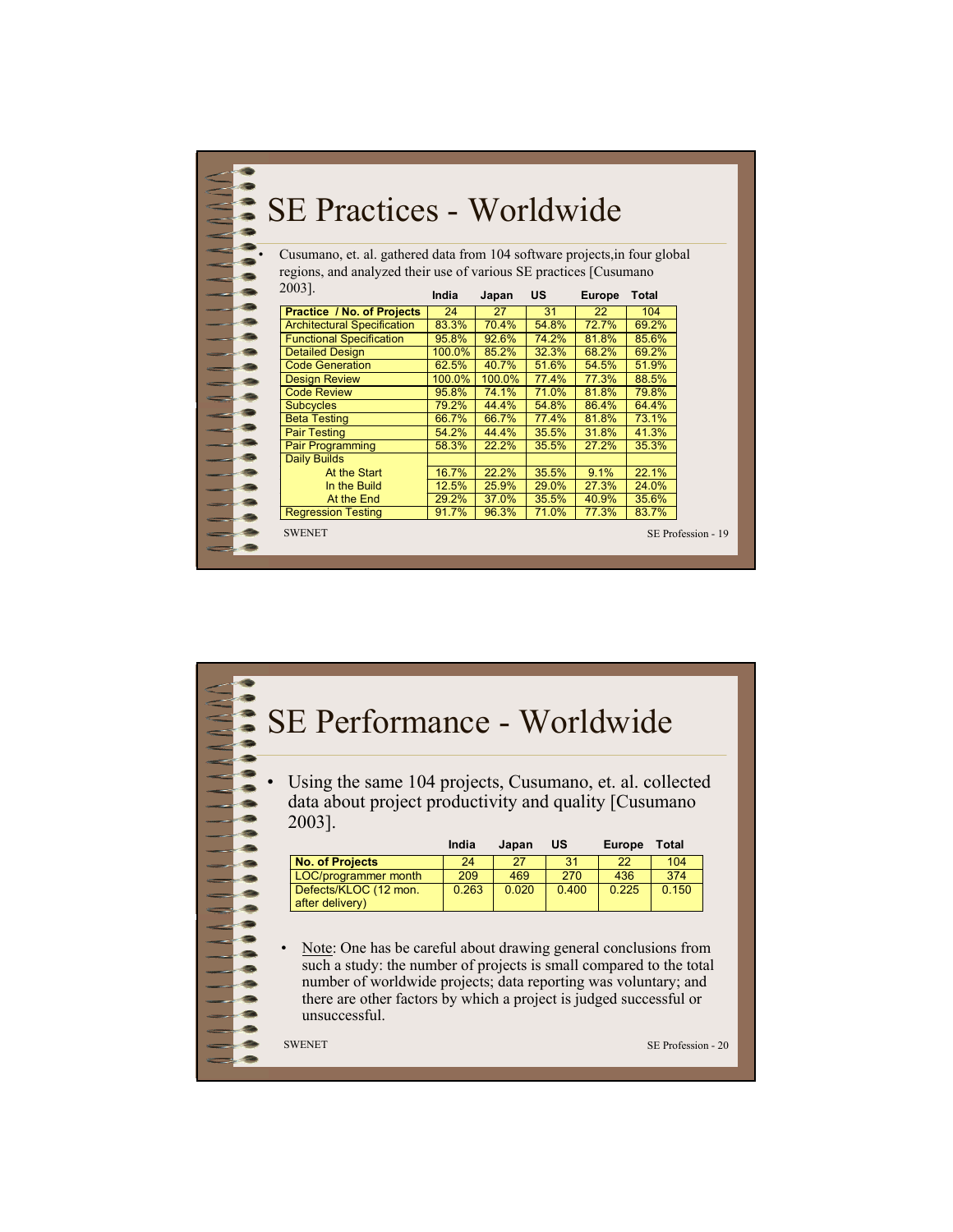

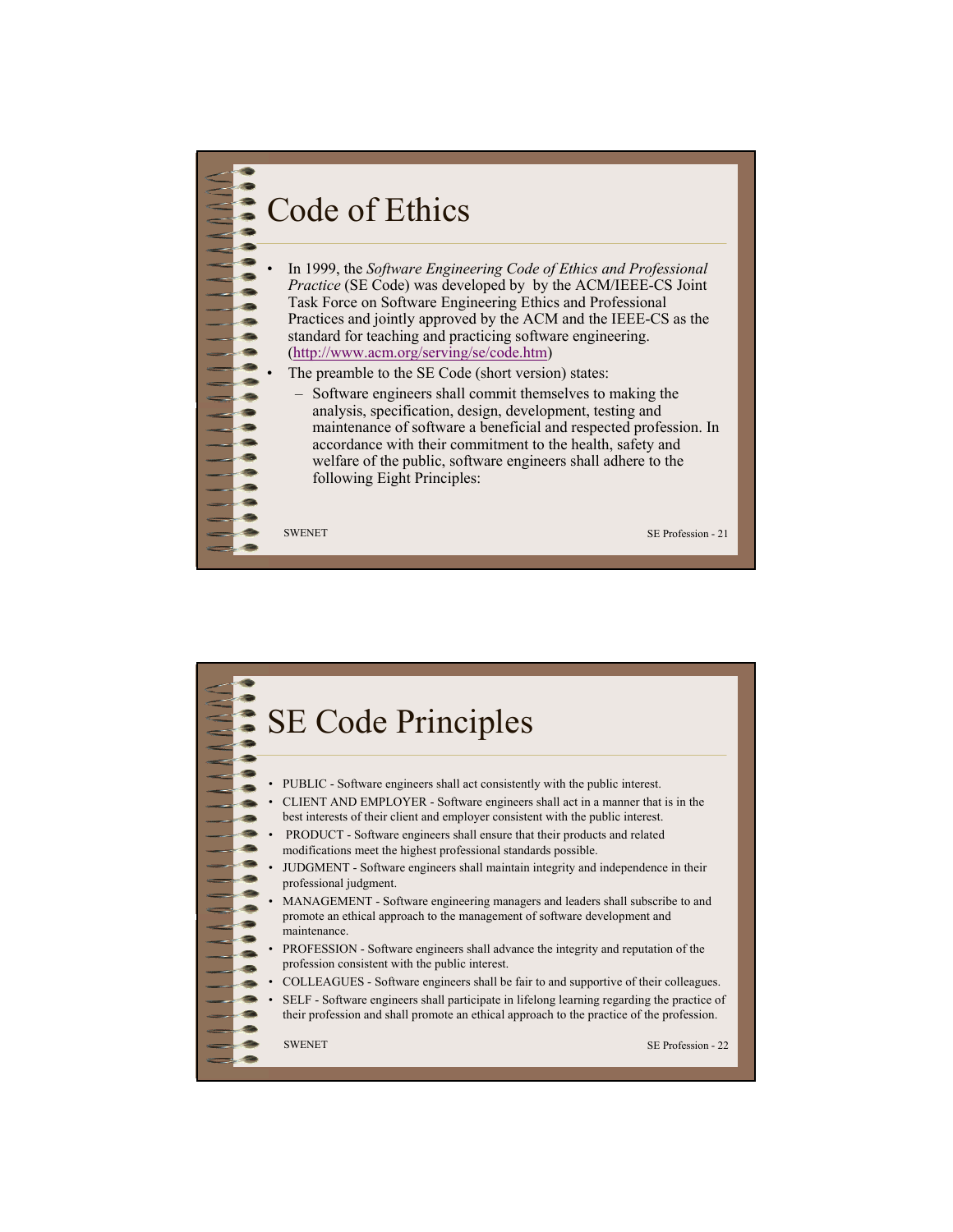## SWENET SE Profession - 23 Wisdom from an SE Philosopher • Are we making progress? – "We're lost, but we're making good time." – "It's not too far, it just seems like it." – "You've got to be careful if you don't know where you're going 'cause you might not get there."

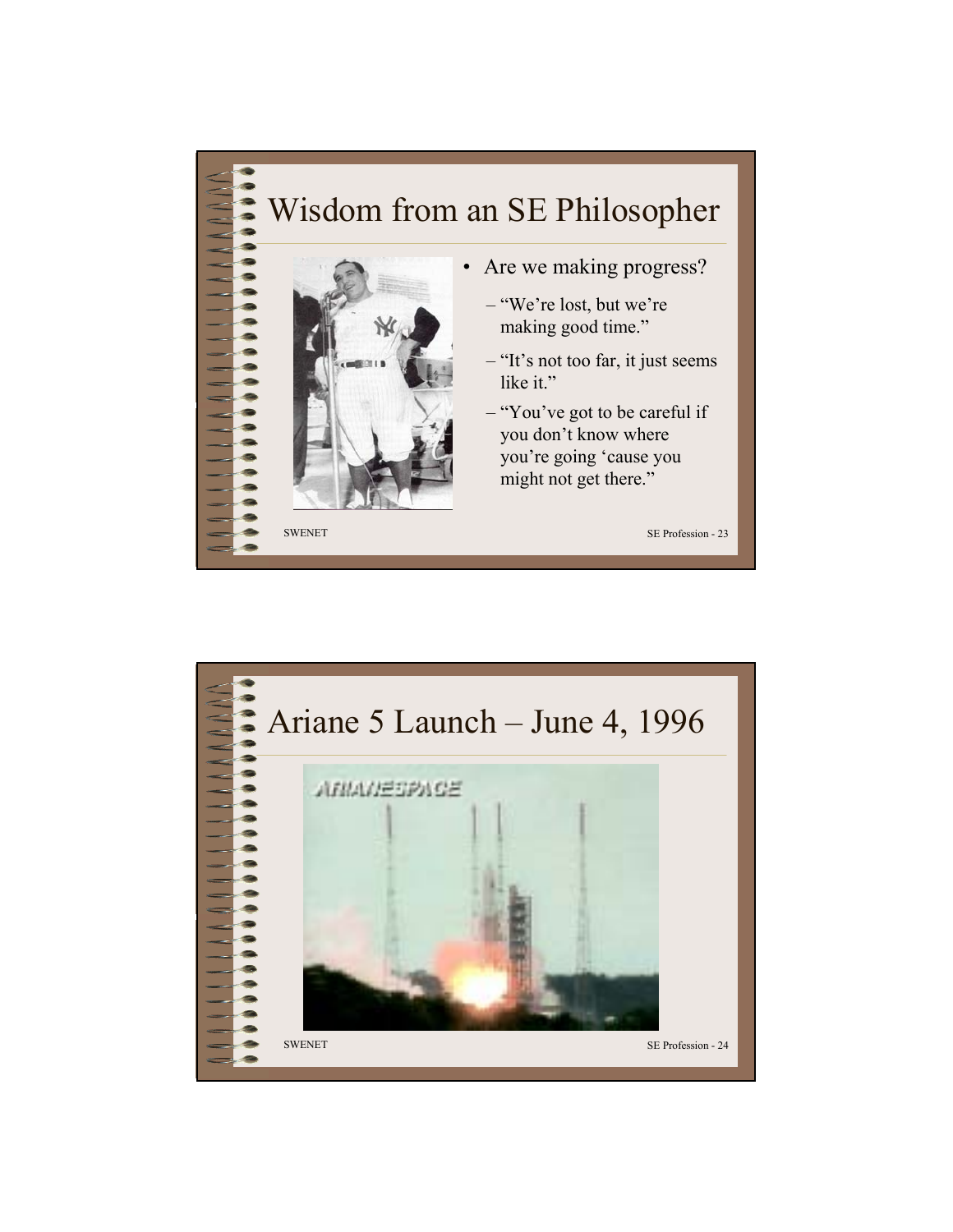